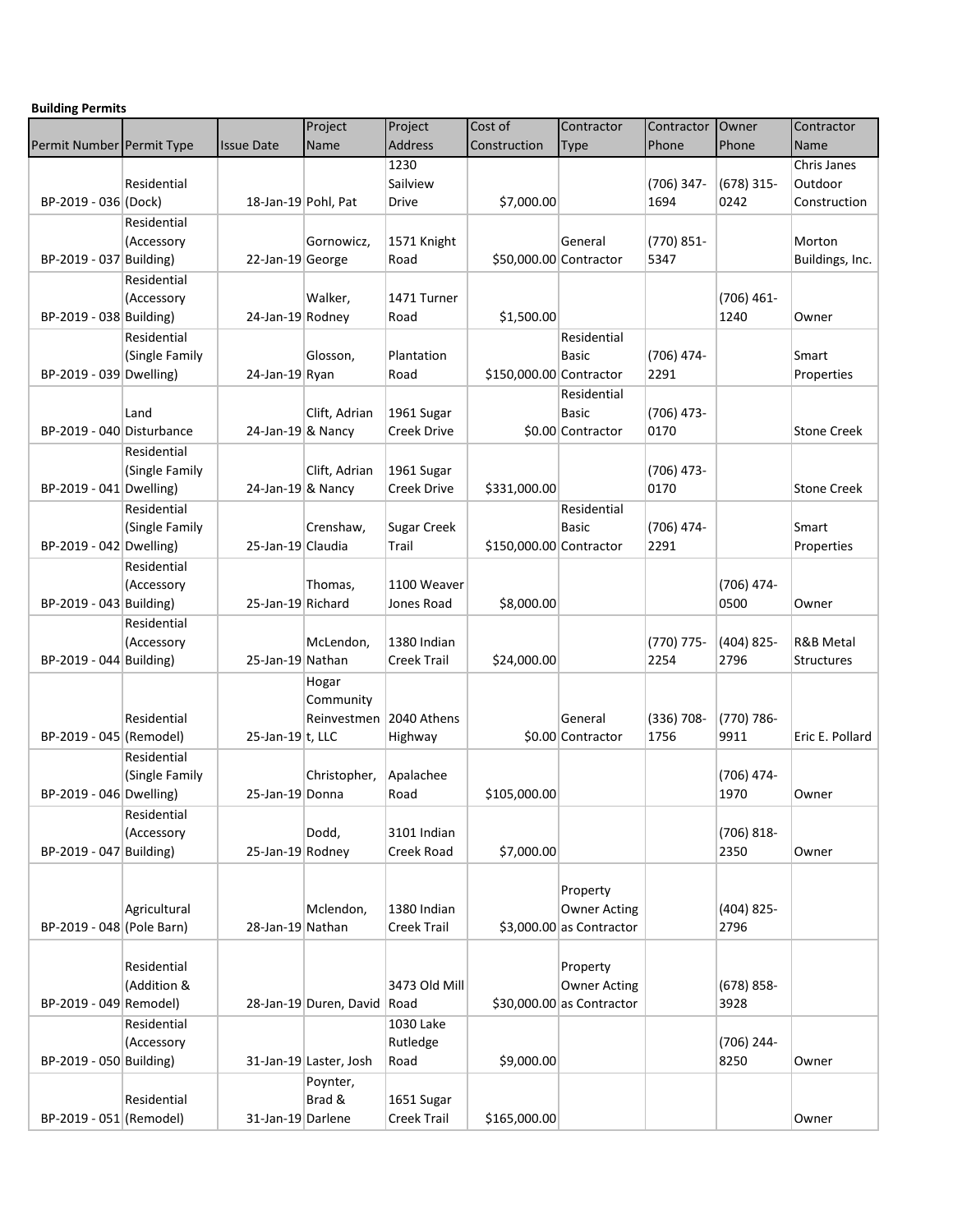#### **Driveway Permits**

|                             |                   | Project      | Project        | Contractor | Contractor | <b>Owner</b> |
|-----------------------------|-------------------|--------------|----------------|------------|------------|--------------|
| Permit Number Driveway Type | <b>Issue Date</b> | <b>Name</b>  | <b>Address</b> | Name       | Phone      | <b>Phone</b> |
|                             |                   | Cottrell,    | McHenry        |            |            |              |
|                             |                   | Anthony and  | Crossing (028) |            |            | $(706)$ 386- |
| DP-2019 - 006 Residential   | 22-Jan-19 Alicia  |              | 115B)          | Owner      |            | 8966         |
|                             |                   | Christopher, | Apalachee      |            |            | $(706)$ 474- |
| DP-2019 - 007 Residential   | 25-Jan-19 Donna   |              | Road           | Owner      |            | 1970         |
|                             |                   | Wilson,      | Cochran        |            |            | $(706)$ 342- |
| DP-2019 - 008 Residential   | 25-Jan-19 James   |              | Road           | Owner      |            | 4702         |

### **Electric Permits**

| Permit Number Type         | Electrical<br>Construction  | <b>Issue Date</b>   | Project<br>Name               | Project<br><b>Address</b> | Contractor                      | Contractor<br>Phone  | Owner<br>Phone      |
|----------------------------|-----------------------------|---------------------|-------------------------------|---------------------------|---------------------------------|----------------------|---------------------|
|                            |                             |                     |                               |                           |                                 |                      |                     |
|                            | <b>New</b>                  |                     | Brownwood                     | 2920 Fears                | Power Pro                       | $(706)818-$          |                     |
| EP-2019 - 012 Installation |                             |                     | 18-Jan-19 Estates- Lot 3 Road |                           | Electric                        | 0671                 |                     |
|                            |                             |                     | Leafwood                      |                           |                                 |                      |                     |
|                            |                             |                     | Corp/Ventur                   | 1150                      |                                 |                      |                     |
|                            | <b>New</b>                  |                     | e Home                        | Fawnfield                 |                                 |                      | 770880017           |
| EP-2019 - 013 Installation |                             | 22-Jan-19 Builders  |                               | Drive                     | <b>RLB</b>                      | 7703887354           | 6                   |
|                            |                             |                     |                               |                           |                                 |                      |                     |
|                            | New                         |                     | Lowe                          | 1041 Arbor                | Stoddard                        |                      |                     |
| EP-2019 - 014 Installation |                             |                     | 22-Jan-19 Construction Lane   |                           | Electric                        | 4043795590           |                     |
|                            |                             |                     |                               | 1152                      | Joe Dixon                       |                      |                     |
|                            | <b>New</b>                  |                     |                               | Shadyside                 | Electrical                      | (478) 251-           |                     |
| EP-2019 - 015 Installation |                             |                     | 23-Jan-19 O'Neil, James Lane  |                           | Contractors                     | 2919                 |                     |
| EP-2019 - 016 Installation | <b>New</b>                  | 23-Jan-19 Melinda   | Key, Brian &                  | 1081 Reese                |                                 |                      | $(770)778-$<br>7528 |
|                            |                             |                     |                               | Lane                      |                                 |                      |                     |
|                            | Service                     |                     |                               | 1970 Riden                | Madison                         |                      |                     |
| EP-2019 - 017 Circuits     | Change/Add.                 |                     |                               | Road                      | Electric CO.                    | $(706)342 -$<br>4450 |                     |
|                            |                             |                     | 24-Jan-19 Erwin, Ron          |                           |                                 |                      |                     |
|                            |                             |                     |                               | 311<br>Centennial         | <b>RLB Electrical</b>           |                      |                     |
|                            | EP-2019 - 018 Swimming Pool |                     | 24-Jan-19 Drake, Steve        | Road                      | Contractors                     | (760)335-<br>7234    |                     |
|                            |                             |                     |                               |                           |                                 |                      |                     |
| EP-2019 - 019              |                             |                     | <b>VOID</b>                   |                           |                                 |                      |                     |
|                            | Temporary                   |                     |                               | Old Seven                 |                                 |                      |                     |
| EP-2019 - 020 Service      |                             | 24-Jan-19 Hoy, Jeff |                               | <b>Island Road</b>        |                                 |                      |                     |
| EP-2019 - 021 Circuits     | Additional                  | 24-Jan-19 David     | Thompson,                     | 3820 Reese                | Owner                           |                      | $(678)414-$<br>9989 |
|                            |                             |                     |                               | Road                      |                                 |                      |                     |
| EP-2019 - 022 Installation | <b>New</b>                  | 28-Jan-19 Fulbright |                               | 1870 Doster<br>Road       | T M R Electric-<br>Ralph T Hyde | (770)866-<br>8850    |                     |
|                            |                             |                     |                               | 2481                      |                                 |                      |                     |
|                            | <b>New</b>                  |                     |                               |                           | Legacy<br>Electrical            |                      | 706-342-            |
| EP-2019 - 023 Installation |                             | 29-Jan-19 Station   | <b>Godfrey Fire</b>           | Godfrey<br>Road           | Services Inc                    | 470-545-2130         | 0725                |
|                            |                             |                     |                               |                           |                                 |                      |                     |
|                            | <b>New</b>                  |                     | Howell,                       | 3490 Clack                | Lemaster<br>Electric            |                      | 770-265-            |
| EP-2019 - 024 Installation |                             |                     |                               |                           |                                 | 770-787-6633         | 8621                |
|                            |                             |                     | 29-Jan-19 Stephen Ty          | Road                      | Company                         |                      |                     |
|                            |                             |                     | <b>Bostwick</b>               |                           |                                 |                      |                     |
| EP-2019 - 025 Installation | <b>New</b>                  | 31-Jan-19 Lot 4     | Meadows-                      | 1071 Ruark<br>Lane        | Mike Hays<br>Electric, Inc.     | (770)652-<br>0512    |                     |
|                            |                             |                     |                               |                           |                                 |                      |                     |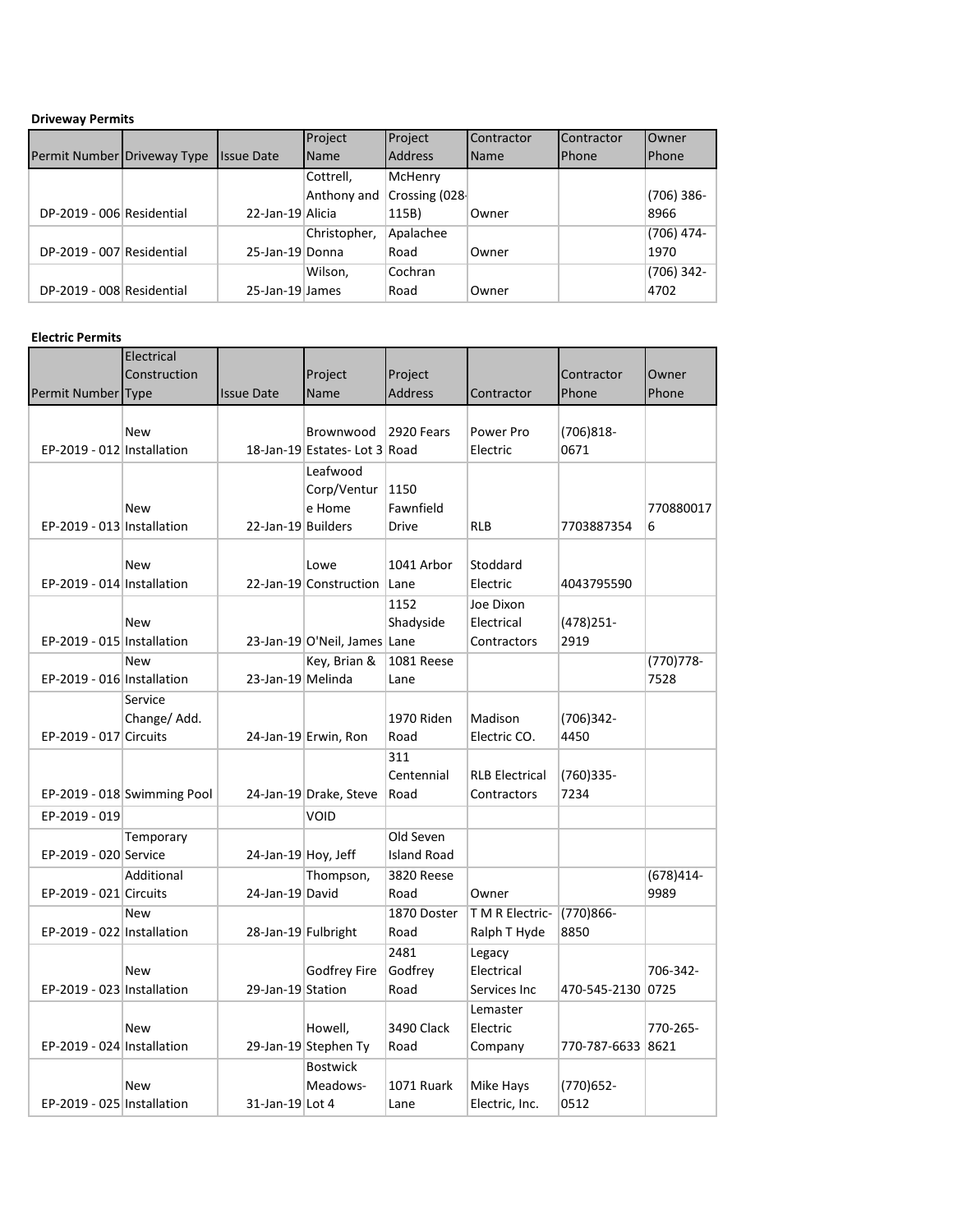|                       |           |                       | 5800       |        |             |
|-----------------------|-----------|-----------------------|------------|--------|-------------|
|                       | Temporarv |                       | Monticello |        | $(404)483-$ |
| EP-2019 - 026 Service |           | 31-Jan-19 Kelly, Joel | Highway    | ⊺Owner | 9203        |

## **HVAC Permits**

|                            | Mechanical   |                           |                              |                          |                           |              |              |
|----------------------------|--------------|---------------------------|------------------------------|--------------------------|---------------------------|--------------|--------------|
|                            | Consturction |                           | Project                      | Project                  | Contractors               | Contractors  | Owners       |
| Permit Number Type         |              | <b>Issue Date</b>         | Name                         | Address                  | Name                      | Phone        | Phone        |
|                            |              |                           |                              | 1200                     |                           |              |              |
|                            | <b>New</b>   |                           | Bohannon,                    | Shakerag                 | Mayfield &                | (770)464-    |              |
| MP-2019 - 012 Installation |              | $18$ -Jan-19 $\text{Tim}$ |                              | Road                     | Poole                     | 3287         |              |
|                            |              |                           | Leafwood                     |                          |                           |              |              |
|                            |              |                           | Corp/Ventur   1150           |                          | Oxford                    |              |              |
|                            | New          |                           | e Home                       | Fawnfield                | Heating and               |              | 770880017    |
| MP-2019 - 013 Installation |              | 22-Jan-19 Builders        |                              | Drive                    | Air                       |              | 6            |
|                            |              |                           | <b>Bostwick</b>              |                          |                           |              |              |
|                            | New          |                           | Meadows-                     | 1071 Ruark               | D&W Air Flow, (770)788-   |              |              |
| MP-2019 - 014 Installation |              | 22-Jan-19 Lot 4           |                              | Lane                     | Inc.                      | 7700         |              |
|                            |              |                           |                              | 2061                     |                           |              |              |
|                            | <b>New</b>   |                           |                              | Mergendollar J&J Heating |                           | $(770)267 -$ |              |
| MP-2019 - 015 Installation |              |                           | 22-Jan-19 Boze, Charles Road |                          | and Air                   | 0742         |              |
|                            |              |                           |                              |                          |                           |              |              |
|                            | <b>New</b>   |                           | Brownwood                    | 2920 Fears               |                           |              | $(770)787 -$ |
| MP-2019 - 016 Installation |              |                           | 22-Jan-19 Estates-Lot 3 Road |                          |                           |              | 6952         |
|                            |              |                           | Lowe                         |                          |                           |              |              |
|                            | <b>New</b>   |                           | Construction-1041 Arbor      |                          | <b>T&amp;M Heating</b>    | (770)914-    |              |
| MP-2019 - 017 Installation |              | 23-Jan-19 Lot 48          |                              | Lane                     | and Air                   | 0111         |              |
|                            |              |                           |                              | 1000                     |                           |              |              |
|                            | <b>New</b>   |                           | New Leaf                     | Lancaster                | Wilson Bryant             | (706)485-    | (770)940-    |
| MP-2019 - 018 Installation |              | 29-Jan-19 Homes           |                              | Lane                     | AC                        | 5456         | 1580         |
|                            |              |                           |                              | 1541                     |                           |              |              |
|                            | New          |                           | New Leaf                     | Westminster              | <b>Wilson Bryant</b>      | $(706)485 -$ |              |
| MP-2019 - 019 Installation |              | 29-Jan-19 Homes           |                              | Way                      | <b>AC</b>                 | 5456         |              |
|                            |              |                           |                              | 1620                     |                           |              |              |
|                            | <b>New</b>   |                           | New Leaf                     |                          | Westminster Wilson Bryant | (706)485-    |              |
| MP-2019 - 020 Installation |              | 29-Jan-19 Homes           |                              | Way                      | <b>AC</b>                 | 5456         |              |
|                            |              |                           |                              |                          |                           |              |              |
|                            | <b>New</b>   |                           |                              | 1621 Weaver              |                           | $(678)660-$  |              |
| MP-2019 - 021 Installation |              |                           | 30-Jan-19 Cronan, Rod        | Jones Road               | Air Guy, LLC              | 3110         |              |

# **Plumbing Permits**

|                           | Occupancy |                   | Project                       | Project        | <b>Contractors</b> | <b>Contractors</b> | <b>Owners</b> |
|---------------------------|-----------|-------------------|-------------------------------|----------------|--------------------|--------------------|---------------|
| Permit Number Type        |           | <b>Issue Date</b> | Name                          | <b>Address</b> | <b>Name</b>        | <b>IPhone</b>      | Phone         |
|                           |           |                   |                               |                |                    |                    |               |
|                           |           |                   | Brownwood                     | 2920 Fears     | Xstream            | $(770)207 -$       | $(770)207 -$  |
| PP-2019 - 008 Residential |           |                   | 22-Jan-19 Estates- Lot 3 Road |                | Plumbing           | 9671               | 9671          |
|                           |           |                   |                               | 3490 Clack     | MacNTyre           | (770)554-          |               |
| PP-2019 - 009 Residential |           | 23-Jan-19 Howell  |                               | Road           | Plumbing           | 1881               |               |
|                           |           |                   | New Leaf                      | 1620           |                    |                    |               |
|                           |           |                   | Homes-Lot                     | Westminster    | <b>WYCO</b>        | $(770)483 -$       | 770940158     |
| PP-2019 - 010 Residential |           | 23-Jan-19 119     |                               | Way            | Plumbing, LLC      | 8564               | 0             |
|                           |           |                   | New Leaf                      | 1000           |                    |                    |               |
|                           |           |                   | Homes-Lot                     | Lancaster      | <b>WYCO</b>        | $(770)483 -$       |               |
| PP-2019 - 011 Residential |           | 23-Jan-19 120     |                               | Lane           | Plumbing, LLC      | 8564               |               |